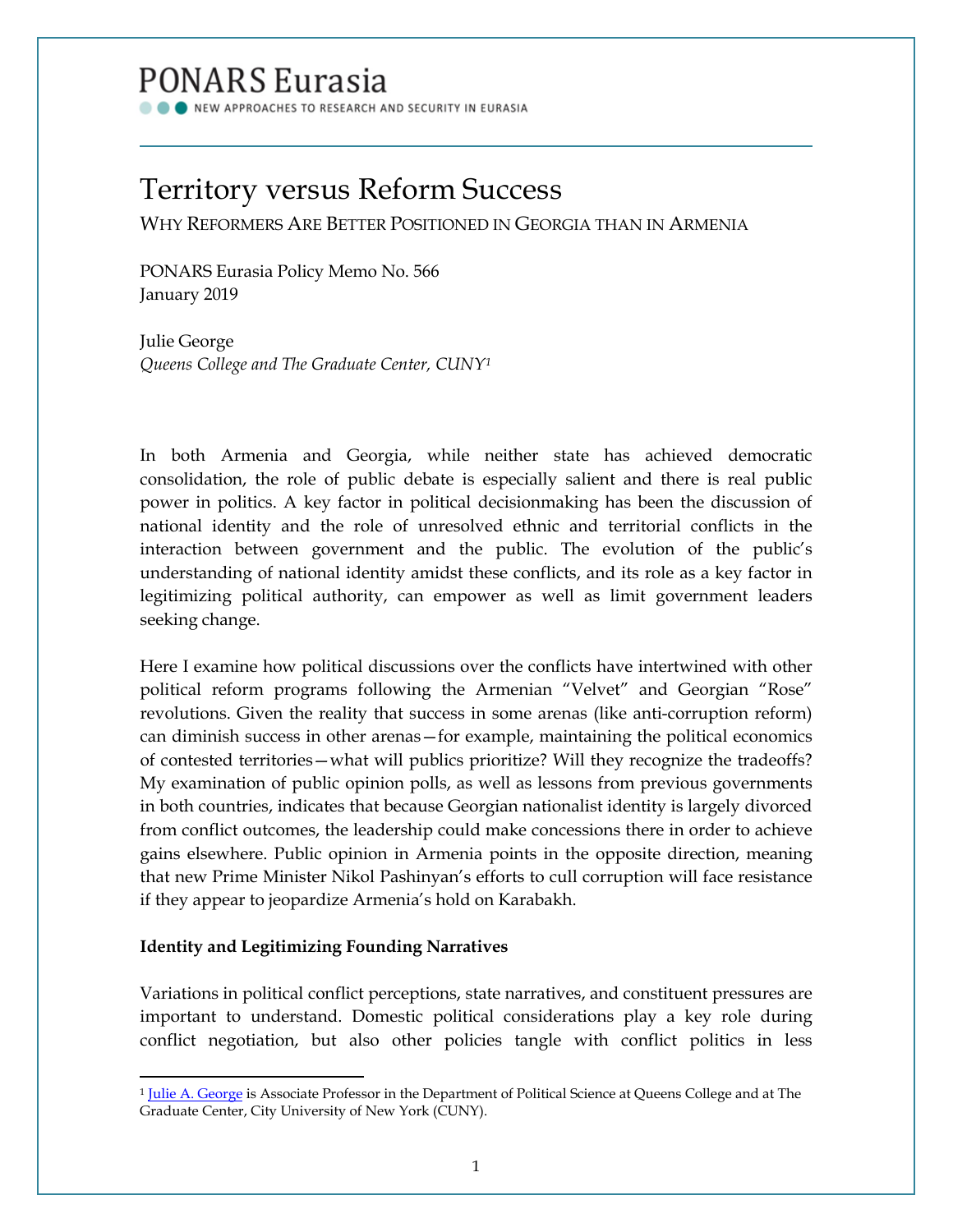straightforward ways. In Georgia, counter-narratives about identity and governance may work against strict zero-sum framing of the conflicts, while Armenia has few such counter-narratives. Moreover, Armenia contains a larger number of organized constituency groups able to spoil concessionary opportunities, while Georgia lacks such organized pressures. These countervailing pressures mean that Georgia is relatively free from spoilers, its policymaking options broader, and the political environment more willing to countenance concessions.

Armenia's 2018 revolution and the subsequent reforms portend a difficult time for Yerevan and its new leadership; debates on Nagorno-Karabakh saturate almost every policy reform under consideration. Powerful constituencies exist to pressure the government at every turn. While there is real thirst for reform in Armenia, the proximate interests in maintaining the conflict status quo and protecting the Nagorno-Karabakh de facto government will likely hamstring meaningful reform.

For both Armenia and Georgia, there have been paths for understanding statehood in ethnic exclusivist contours, especially vis-à-vis conflict politics. The violence experienced by both countries in the 1990s promised to create lasting hostilities from an uncompromising nationalist discourse earned through the experience of war. Nonetheless, as the states developed, the role of Georgian and Armenian identity took different paths.

Georgian identity narratives veered toward religion and the role of Orthodoxy in society, relegating the territorial components of identity to the rhetorical background. This evolution achieves two things. First, it disentangles identity issues from most policy arenas, freeing the discussion from the existential rhetoric often associated with nationalism. Second, it creates a broader environment for political leaders to pursue policies not only about the territories with some innovation, but also releases those conflicts from being central to Georgian domestic political discourse.

Armenia's identity conversation centers on the existential need to maintain Nagorno-Karabakh as an independent and ethnic Armenian entity, as well as the righteous mission of liberating the Lachin Corridor that creates contiguity between Nagorno-Karabakh and Armenia. (Azerbaijani rhetoric on the same issue uses language of occupation.) The linkage of Nagorno-Karabakh to the legitimacy of the Armenian state is explicitly tied to the survival of Armenians, made particularly salient through references to the 1915 genocide.

These narrative contours were not forgone conclusions. For both ethnic Georgians and Armenians, the civilian tolls of the wars in Abkhazia and South Ossetia and the war over Nagorno-Karabakh were devastating. Observers record instances of ethnic civilian Georgian victims of violence conducted by [ethnic Abkhaz](https://www.hrw.org/report/1995/03/01/georgia/abkhazia-violations-laws-war-and-russias-role-conflict) and [ethnic Ossetian](https://www.fidh.org/IMG/pdf/georgia_report_en.pdf) militias, as well as at the hands of external combatants. Likewise, ethnic Armenians point to their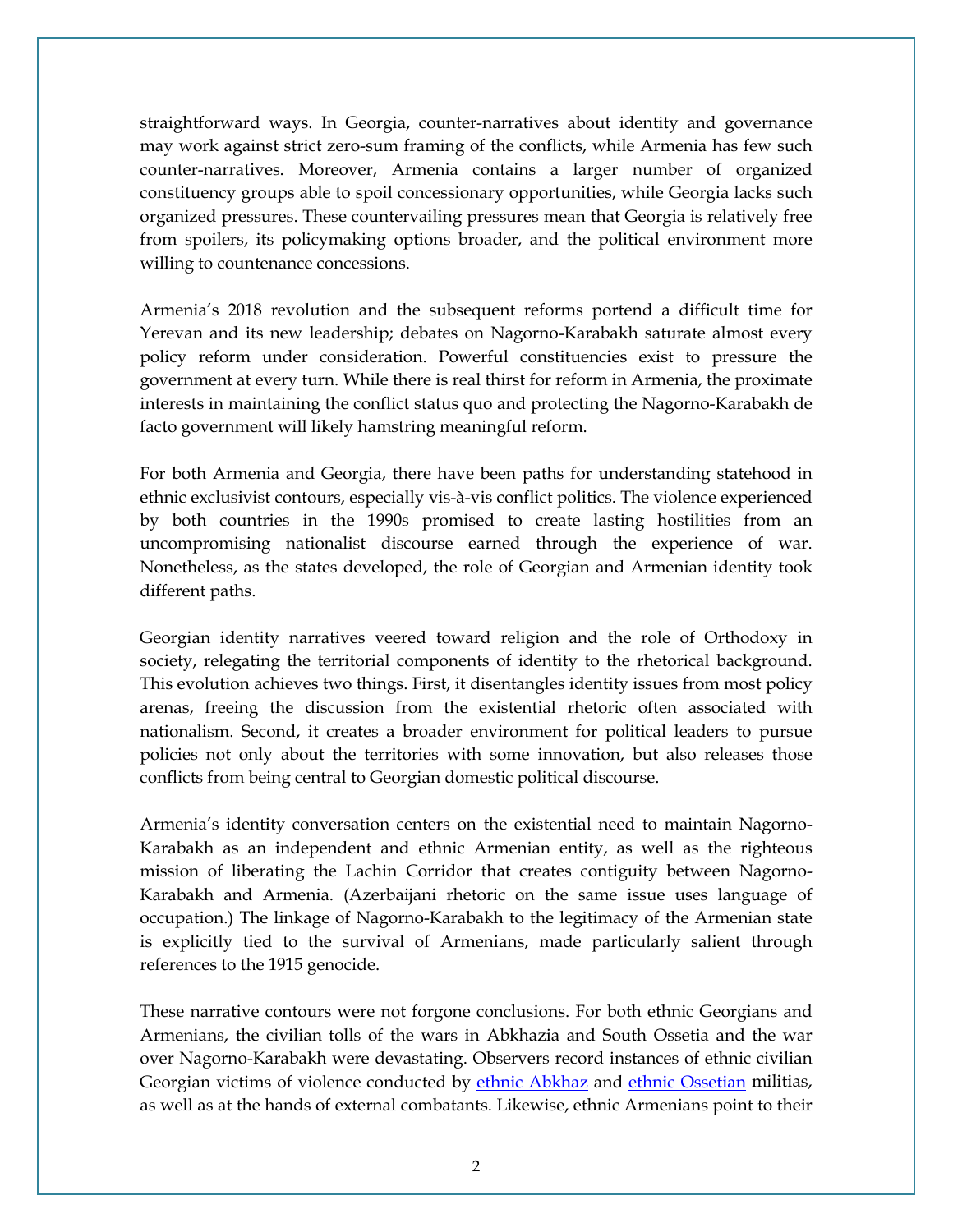civilian losses in the hands of ethnic Azerbaijani mobs in Sumgait or from indiscriminate shelling against Stepanakert. Fighting ensued between Armenian and Azerbaijani combatants, as well as Afghan mercenaries who [supported](https://www.hrw.org/report/1994/12/01/seven-years-conflict-nagorno-karabakh) the Azerbaijani cause, and Slavic militias who served both sides.

#### **Public Opinion and Identity Narratives**

Recent public opinion polls reveal different paths of exclusive ethnic understandings of territory taken in [Armenia](http://c-i.am/wp-content/uploads/2017-Karabakh-Working-Paper.pdf) and [Georgia.](https://www.c-r.org/downloads/Displacement%20in%20Georgia_An%20Analysis%20of%20Survey%20Findings_201104_ENG.pdf) In both contexts, there are an array of combatants and perpetrators of violence against civilians. The Armenians have identified the Azerbaijani community as their primary adversary in the war, while the Georgians blame the Russians.

A 2011 study of Georgian Abkhazian IDP attitudes has [shown](https://www.c-r.org/downloads/Displacement%20in%20Georgia_An%20Analysis%20of%20Survey%20Findings_201104_ENG.pdf) that most do not consider the conflict an issue for the local actors (Abkhaz and Georgians in Abkhazia), and the vast majority has favorable views toward the Abkhaz (82 percent willing to be friends). In contrast, a nationwide 2009 poll [reported](http://c-i.am/wp-content/uploads/2017-Karabakh-Working-Paper.pdf) that only 30 percent of Armenians surveyed approved of friendship with Azerbaijanis; the number of those supporting doing business with Azerbaijanis [declined](http://c-i.am/wp-content/uploads/2017-Karabakh-Working-Paper.pdf) from 34 percent in 2009 to 18 percent in 2015. The unevenness of the survey pools is telling for the comparison. Amongst those in Georgia most likely to harbor ill will toward the Abkhaz, i.e., those who fled their homes due to violence, few identify ethnic Abkhaz as enemies. Rather, they are more likely to blame the Russians (35 percent) or local elite competition (33 percent). The pool in Armenia was nationally representative so it was not limited to those most likely to be hostile and included potential moderates. Even so, few reported feeling comfortable interacting with ethnic Azerbaijanis.

In both Georgia and Armenia, these public sentiments matter because they provide cues to political elites about the thresholds of acceptable public discourse. Armenian leaders have faced public reprobation for suggesting the sorts of compromise positions that have been commonplace in the Georgian dialogue. Former Armenian President Levon Ter-Petrosyan resigned following outrage at his decision to make concessions to Azerbaijan over Nagorno-Karabakh. Serzh Sargsyan, likewise, faced challenges from disgruntled veterans when rumors flew that he was [considering](https://www.evnreport.com/politics/daredevils-of-sassoun-a-timeline) relinquishing the territories of the Lachin corridor in negotiations over a Nagorno-Karabakh settlement. Until recently, all the chief executives of Armenia joined politics in Karabakh before moving to Yerevan.

In a more proximate political discussion, the Karabakh issue was [raised](https://eurasianet.org/pashinyan-clashes-with-nagorno-karabakh-leaders) by an ally of newly installed Pashinyan, MP candidate Sasun Mikaelyan, at a campaign rally, when he said that the "success of the people's protests this spring [2018] was more important" than the Nagorno-Karabakh war. This comment elicited immediate criticism of Mikaelyan from the Nagorno-Karabakh de facto leadership for undermining the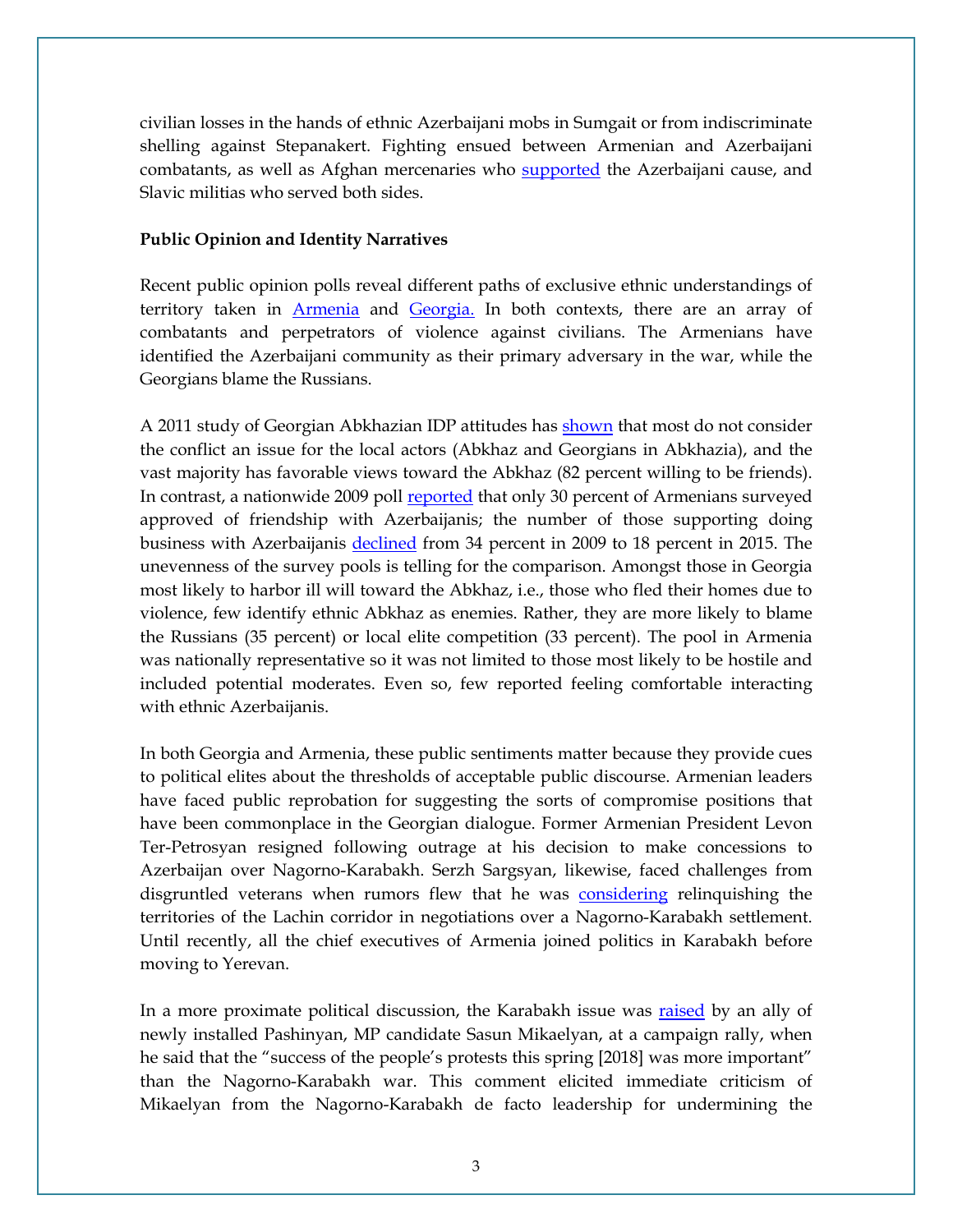sacrifices of the Armenian combatants; others expanded their criticism to Pashinyan to warn him that the citizens of Nagorno-Karabakh "are indignant with your behavior and demand from you to know your place and where your powers end." This back and forth provides the dangers of even mentioning Nagorno-Karabakh outside the accepted single narrative. That Mikaelyan is also a veteran of the conflict himself gave him no quarter from criticism.

In Georgia, although some national actors worked to keep the conflict in Abkhazia in the central public domain, they struggled against counter-narratives of pragmatism. Georgian elites have not paid the prices for failure in the conflict areas that the Armenian leadership has faced. Although Zviad Gamsakhurdia, president during the 1990s war in South Ossetia, was ousted in a coup, it was for his poor leadership and authoritarian tendencies rather than military failure. Eduard Shevardnadze was elected in 1995 following the 1994 ceasefire in Abkhazia. While Mikhail Saakashvili's party lost in 2012, four years after defeat in the 2008 war, the political opposition gained power from its message against presidential abuse of power and corruption rather than recriminations over the defeat in war. All ruling executives in Georgia, from Gamsakhurdia to the current Georgian Dream leadership, have made compromise overtures to the leadership of South Ossetia and Abkhazia without punishment from voters.

#### **Constituencies**

The presence or absence of various stakeholder constituencies interacts with these founding narratives. Armenia and Georgia have sufficient media and assembly protections such that empowered interest groups have emerged. While the regimes permit pressure groups to emerge and act, they also open up space for groups with counter-narratives that work against the construction of a hegemonic ethnic and territorial narrative.

In Armenia, several constituencies apply pressure to maintain attention on Karabakh and ensure satisfactory elite decisions. A critical force for policing of political messages comes from the veterans of the war in Nagorno-Karabakh, from which several groups have formed. The largest of these is the Yerkrapah Union of Volunteers, whose founding mission was to keep the war spirit alive amidst the stalemated conditions and help integrate war veterans into society. Yerkrapah **played** a role in the resignation of Ter-Petrossian in 1998 and flirted with demanding Kocharian's resignation following the October 1999 parliamentary shootings. Serzh Sargsyan maintained close relations with the organization and has, after his resignation as prime minister last year, been [considered](https://en.a1plus.am/1275583.html) as a potential president of the organization.

There are other veteran groups and they do not always speak with the same voice as Yerkrapah. In 2016, a group calling themselves the Daredevils of Sassoun took over a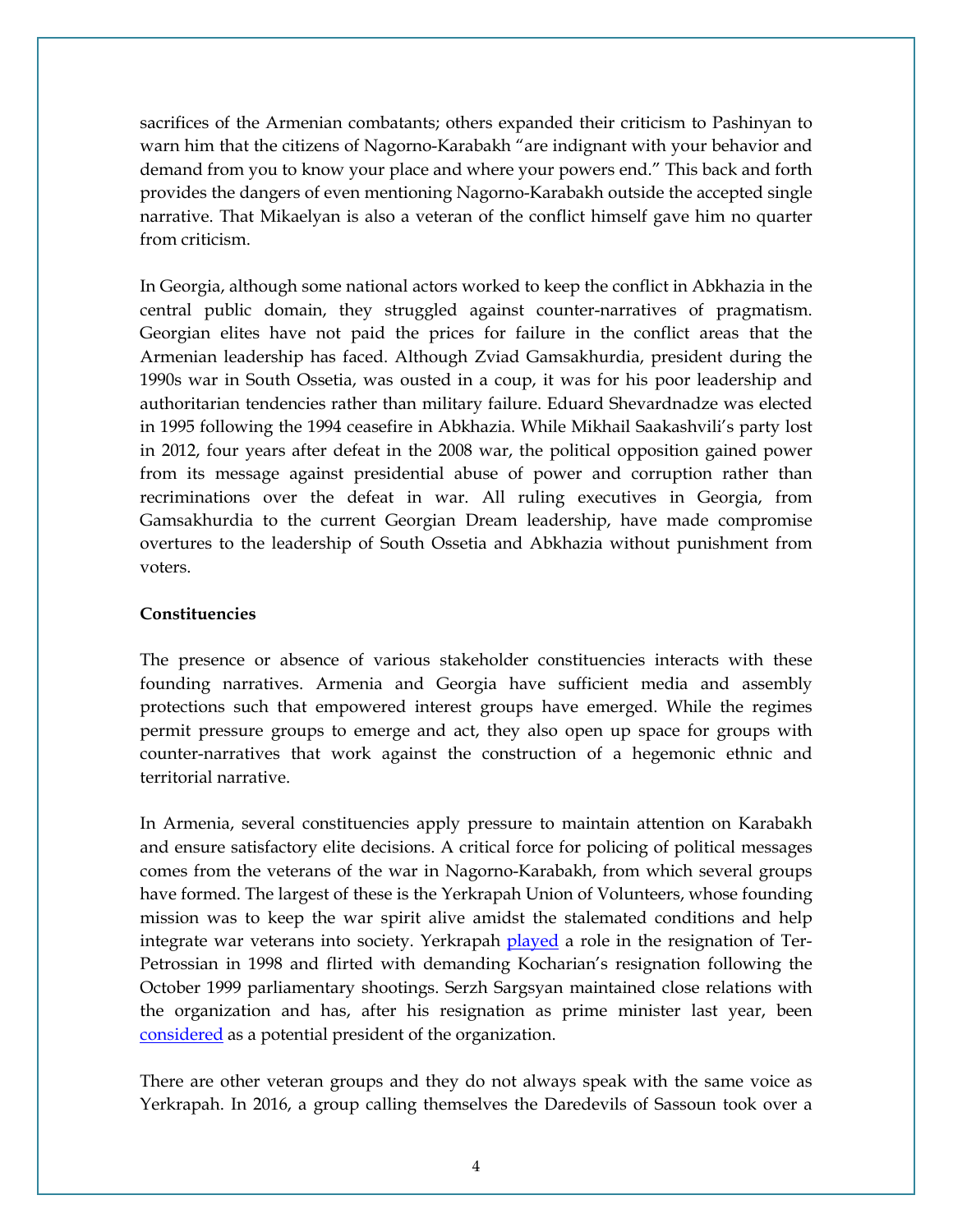police station and held some officers hostage. They [demanded](https://www.opendemocracy.net/od-russia/anna-zhamakochyan/armenia-in-trap-of-national-unity) Sargsyan's resignation, protesting what they termed a "defeatist" stance on Karabakh. An important precursor to the hostage taking was a set of leaks from the Russian press of Moscow's [pressuring](https://www.opendemocracy.net/od-russia/anna-zhamakochyan/armenia-in-trap-of-national-unity) the Armenians to make concessions to come to a peace agreement in Karabakh. Others have criticized the government's inability to support its soldiers during the 2016 Four Day War, [contending](https://hetq.am/en/article/72706) that government financial mismanagement contributed to Armenian losses. These organizations act not only to apply pressure on the government with regard to funding and policy, but also act as guarantors of state legitimacy through maintenance of Karabakh as an Armenian entity.

In Georgia, there are few organizations that work on behalf of IDPs, and their messages are not geared toward maintaining a militarized capability and energy regarding return, but rather on securing humanitarian resources. The Abkhaz Government-in-Exile, once a dynamic institution in Georgia, is a shell of its former self. Even at its heyday, it struggled to compete with less dogmatic voices regarding policy toward Abkhazia. With regard to South Ossetia, a government-in-exile was initiated in 2006 and led by former South Ossetian Defense Minister Dmitry Sanakoev (now based in Georgianadministered territory). Far from maintaining a wartime stance, Sanakoev joined all Georgian stakeholders in [pledging](http://old.civil.ge/eng/article.php?id=30986) a principle of a non-use of force in recent talks in Geneva.

#### **Overlapping Policies and Governance Possibilities in Post-Revolutionary Politics**

The Georgian narrative of statehood and territory enjoys more openness to conflict policymaking than Armenia's territorial understanding permits. The consistent salience of Karabakh in Armenian politics and the presence of constituencies to police political messaging create narrow parameters for policy innovation. These circumstances differ from the Georgian context during the Rose revolution where Saakashvili could be outspoken in the broad concessions he was willing to offer the Abkhaz and the Ossetians to resolve the conflicts in those territories even before he was first elected as president in 2004.

Following the Velvet revolution, Pashinyan's options are even more limited. His promise of the eradication of corruption faces a serious obstacle as it must navigate commitments and economic obligations to Nagorno-Karabakh. A strict adherence to anti-corruption and accountable state sovereignty could endanger the interests of powerful other parties who benefit from opacity and protected vested interests. It will be difficult to reconcile these conflicts in a way that satisfies all stakeholders, especially in the medium and long-term. Indeed, that the Nagorno-Karabakh leadership is drawing sharp distinctions between the power of the Velvet revolution and the importance of the Nagorno-Karabakh war indicates they, too, feel this pressure.